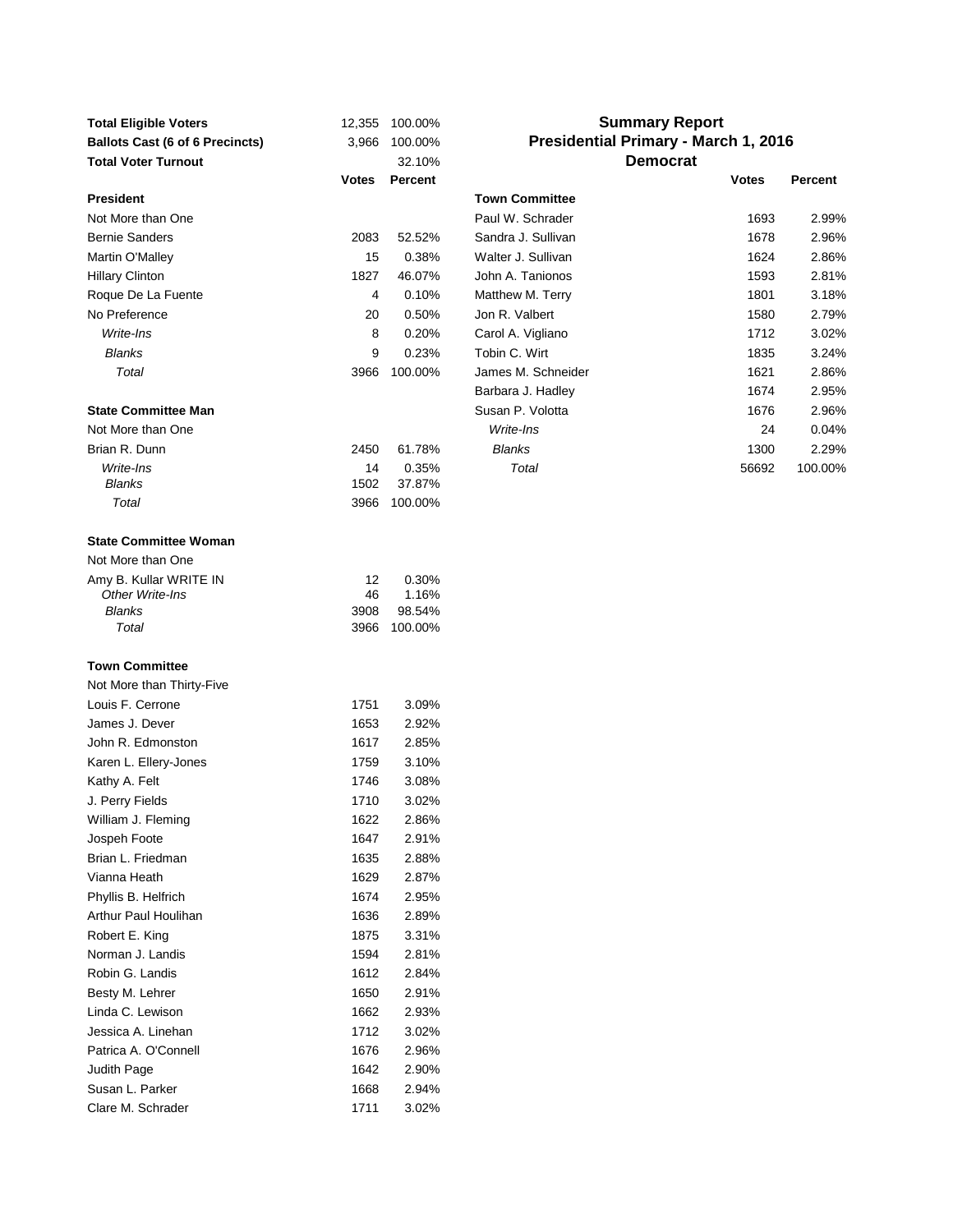# **Presidential Primary March 1, 2016 Democrat**

12,355 Total Ballots Cast: 3,966 **Number of Eligible Voters** 

**% of Total Voters**

32.10%

| <b>PRECINCT</b>                              | $\overline{\mathbf{1}}$ | $\overline{2}$ | 3              | 4              | 5              | 6              | <b>Total</b>         | <b>Grand</b> | % of Vote |
|----------------------------------------------|-------------------------|----------------|----------------|----------------|----------------|----------------|----------------------|--------------|-----------|
| <b>OFFICES/CANDIDATES</b>                    |                         |                |                |                |                |                | <b>Votes</b><br>Cast | <b>Total</b> |           |
| <b>Number of Eligible Voters by Precinct</b> | 2385                    | 2160           | 1889           | 2096           | 1996           | 1829           |                      | 12355        |           |
| <b>Total Votes Cast</b>                      | 851                     |                | 598            | 589            | 635            | 535            | 3966                 |              |           |
| <b>Percentage By Precinct</b>                | 35.68%                  | 758<br>35.09%  | 31.66%         | 28.10%         | 31.81%         | 29.25%         |                      |              |           |
|                                              |                         |                |                |                |                |                |                      |              |           |
| <b>President</b>                             |                         |                |                |                |                |                |                      |              |           |
| <b>Not More than One</b>                     |                         |                |                |                |                |                |                      |              |           |
| <b>Bernie Sanders</b>                        | 416                     | 379            | 319            | 295            | 365            | 309            | 2083                 | 2083         | 52.52%    |
| Martin O'Malley                              |                         | $\overline{2}$ | 3              |                |                | $\overline{2}$ | 15                   | 15           | 0.38%     |
| <b>Hillary Clinton</b>                       | 421                     | 368            | 274            | 283            | 263            | 218            | 1827                 | 1827         | 46.07%    |
| Roque De La Fuente                           |                         |                | $\Omega$       | $\theta$       |                |                |                      | ◢            | 0.10%     |
| No Preference                                |                         | 5              | $\overline{0}$ | 4              | $\overline{2}$ | 4              | 20                   | 20           | 0.50%     |
| Write-Ins                                    |                         | $\overline{2}$ | $\overline{0}$ |                |                |                | 8                    | 8            | 0.20%     |
| <b>Blanks</b>                                | $\overline{2}$          |                | $\overline{2}$ | $\overline{2}$ | $\overline{2}$ | $\theta$       | 9                    | 9            | 0.23%     |
| <b>Total</b>                                 | 851                     | 758            | 598            | 589            | 635            | 535            |                      | 3966         | 100.00%   |
|                                              |                         |                |                |                |                |                |                      |              |           |
| <b>Number of Eligible Voters by Precinct</b> | 2385                    | 2160           | 1889           | 2096           | 1996           | 1829           |                      | 12355        |           |
| <b>Total Votes Cast</b>                      | 851                     | 758            | 598            | 589            | 635            | 535            | 3966                 |              |           |
| <b>Percentage By Precinct</b>                | 35.68%                  | 35.09%         | 31.66%         | 28.10%         | 31.81%         | 29.25%         |                      |              |           |
|                                              |                         |                |                |                |                |                |                      |              |           |
| <b>State Committee Man</b>                   |                         |                |                |                |                |                |                      |              |           |
| <b>Not More than One</b>                     |                         |                |                |                |                |                |                      |              |           |
| <b>Brian R. Dunn</b>                         | 496                     | 428            | 396            | 384            | 414            | 332            | 2450                 | 2450         | 61.78%    |
| <b>Write-Ins</b>                             |                         | 2              | 5              |                |                | 3              | 14                   | 14           | 0.35%     |
| <b>Blanks</b>                                | 354                     | 328            | 197            | 204            | 219            | 200            | 1502                 | 1502         | 37.87%    |
| <b>Total</b>                                 | 851                     | 758            | 598            | 589            | 635            | 535            |                      | 3966         | 100.00%   |

| Number of Eligible Voters by Precinct | 2385   | 2160L      | 1889          | 2096   | 1996   | 1829   |      | 12355 |         |
|---------------------------------------|--------|------------|---------------|--------|--------|--------|------|-------|---------|
| <b>Total Votes Cast</b>               | 851    | <b>758</b> | 598           | 589    | 635    | 535    | 3966 |       |         |
| <b>Percentage By Precinct</b>         | 35.68% | $35.09\%$  | <b>31.66%</b> | 28.10% | 31.81% | 29.25% |      |       |         |
|                                       |        |            |               |        |        |        |      |       |         |
| <b>State Committee Woman</b>          |        |            |               |        |        |        |      |       |         |
| <b>Not More than One</b>              |        |            |               |        |        |        |      |       |         |
| Amy B. Kullar WRITE IN                |        |            |               |        |        |        |      | 12    | 0.30%   |
| Other Write-Ins                       |        | 16I        |               |        |        | 10     | 46   | 46    | 1.16%   |
| <b>Blanks</b>                         | 843    | 740        | <b>590</b>    | 580    | 630    | 525    | 3908 | 3908  | 98.54%  |
| <b>Total</b>                          | 851    | 758        | 598           | 589    | 635    | 535    |      | 3966  | 100.00% |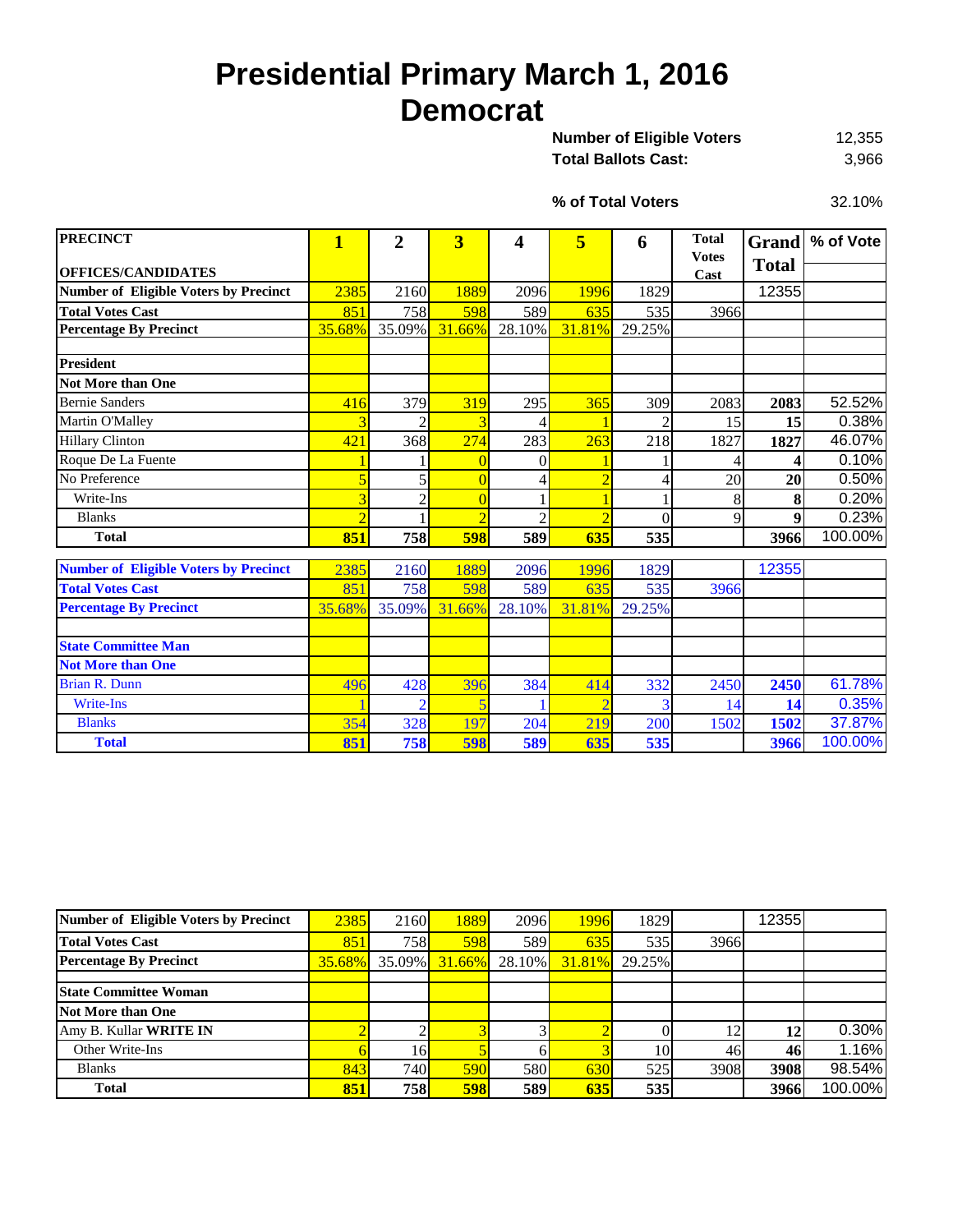| <b>Blanks</b>                                | 283    | 251            | 182              | 195            | 208            | 181            | 1300 | 1300  | 2.29% |
|----------------------------------------------|--------|----------------|------------------|----------------|----------------|----------------|------|-------|-------|
| Write-Ins                                    | 6      | $\overline{c}$ | $\overline{3}$   | $\overline{2}$ | $\overline{4}$ | $\overline{7}$ | 24   | 24    | 0.04% |
| Susan P. Volotta                             | 363    | 295            | 252              | 272            | 260            | 234            | 1676 | 1676  | 2.96% |
| Barbara J. Hadley                            | 373    | 290            | 253              | 269            | 259            | 230            | 1674 | 1674  | 2.95% |
| James M. Schneider                           | 347    | 285            | $\overline{242}$ | 270            | 245            | 232            | 1621 | 1621  | 2.86% |
| Tobin C. Wirt                                | 435    | 357            | 277              | 279            | 254            | 233            | 1835 | 1835  | 3.24% |
| Carol A. Vigliano                            | 368    | 301            | 254              | 277            | 277            | 235            | 1712 | 1712  | 3.02% |
| Jon R. Valbert                               | 340    | 283            | 239              | 259            | 240            | 219            | 1580 | 1580  | 2.79% |
| Matthew M. Terry                             | 385    | 329            | 285              | 294            | 272            | 236            | 1801 | 1801  | 3.18% |
| John A. Tanionos                             | 344    | 280            | 237              | 264            | 244            | 224            | 1593 | 1593  | 2.81% |
| Walter J. Sullivan                           | 346    | 289            | 244              | 269            | 251            | 225            | 1624 | 1624  | 2.86% |
| Sandra J. Sullivan                           | 361    | 291            | 255              | 276            | 258            | 237            | 1678 | 1678  | 2.96% |
| Paul W. Schrader                             | 368    | 299            | 256              | 286            | 252            | 232            | 1693 | 1693  | 2.99% |
| Clare M. Schrader                            | 359    | 302            | 258              | 294            | 261            | 237            | 1711 | 1711  | 3.02% |
| Susan L. Parker                              | 358    | 293            | 253              | 267            | 260            | 237            | 1668 | 1668  | 2.94% |
| Judith Page                                  | 354    | 286            | 248              | 269            | 252            | 233            | 1642 | 1642  | 2.90% |
| Patrica A. O'Connell                         | 357    | 291            | 251              | 285            | 259            | 233            | 1676 | 1676  | 2.96% |
| Jessica A. Linehan                           | 368    | 300            | 256              | 277            | 275            | 236            | 1712 | 1712  | 3.02% |
| Linda C. Lewison                             | 356    | 289            | 250              | 283            | 252            | 232            | 1662 | 1662  | 2.93% |
| Besty M. Lehrer                              | 360    | 293            | 250              | 267            | 250            | 230            | 1650 | 1650  | 2.91% |
| Robin G. Landis                              | 350    | 283            | 237              | 267            | 246            | 229            | 1612 | 1612  | 2.84% |
| Norman J. Landis                             | 348    | 277            | 238              | 260            | 247            | 224            | 1594 | 1594  | 2.81% |
| Robert E. King                               | 442    | 357            | 281              | 278            | 268            | 249            | 1875 | 1875  | 3.31% |
| Arthur Paul Houlihan                         | 350    | 301            | 244              | 269            | 245            | 227            | 1636 | 1636  | 2.89% |
| Phyllis B. Helfrich                          | 355    | 300            | 247              | 273            | 261            | 238            | 1674 | 1674  | 2.95% |
| Vianna Heath                                 | 353    | 298            | 238              | 263            | 245            | 232            | 1629 | 1629  | 2.87% |
| Brian L. Friedman                            | 349    | 288            | 251              | 262            | 254            | 231            | 1635 | 1635  | 2.88% |
| Jospeh Foote                                 | 352    | 295            | 253              | 269            | 248            | 230            | 1647 | 1647  | 2.91% |
| William J. Fleming                           | 348    | 281            | 241              | 267            | 254            | 231            | 1622 | 1622  | 2.86% |
| J. Perry Fields                              | 359    | 308            | 266              | 277            | 263            | 237            | 1710 | 1710  | 3.02% |
| Kathy A. Felt                                | 385    | 330            | 262              | 275            | 257            | 237            | 1746 | 1746  | 3.08% |
| Karen L. Ellery-Jones                        | 379    | 316            | 278              | 282            | 264            | 240            | 1759 | 1759  | 3.10% |
| John R. Edmonston                            | 350    | 290            | 244              | 264            | 242            | 227            | 1617 | 1617  | 2.85% |
| James J. Dever                               | 352    | 282            | 270              | 268            | 251            | 230            | 1653 | 1653  | 2.92% |
| Louis F. Cerrone                             | 376    | 314            | 271              | 285            | 267            | 238            | 1751 | 1751  | 3.09% |
| <b>Not More than Thirty-Five</b>             |        |                |                  |                |                |                |      |       |       |
| <b>Town Committee</b>                        |        |                |                  |                |                |                |      |       |       |
|                                              |        |                |                  |                |                |                |      |       |       |
| <b>Percentage By Precinct</b>                | 35.68% | 35.09%         | 31.66%           | 28.10%         | 31.81%         | 29.25%         |      |       |       |
| <b>Total Votes Cast</b>                      | 851    | 758            | 598              | 589            | 635            | 535            | 3966 |       |       |
| <b>Number of Eligible Voters by Precinct</b> | 2385   | 2160           | 1889             | 2096           | 1996           | 1829           |      | 12355 |       |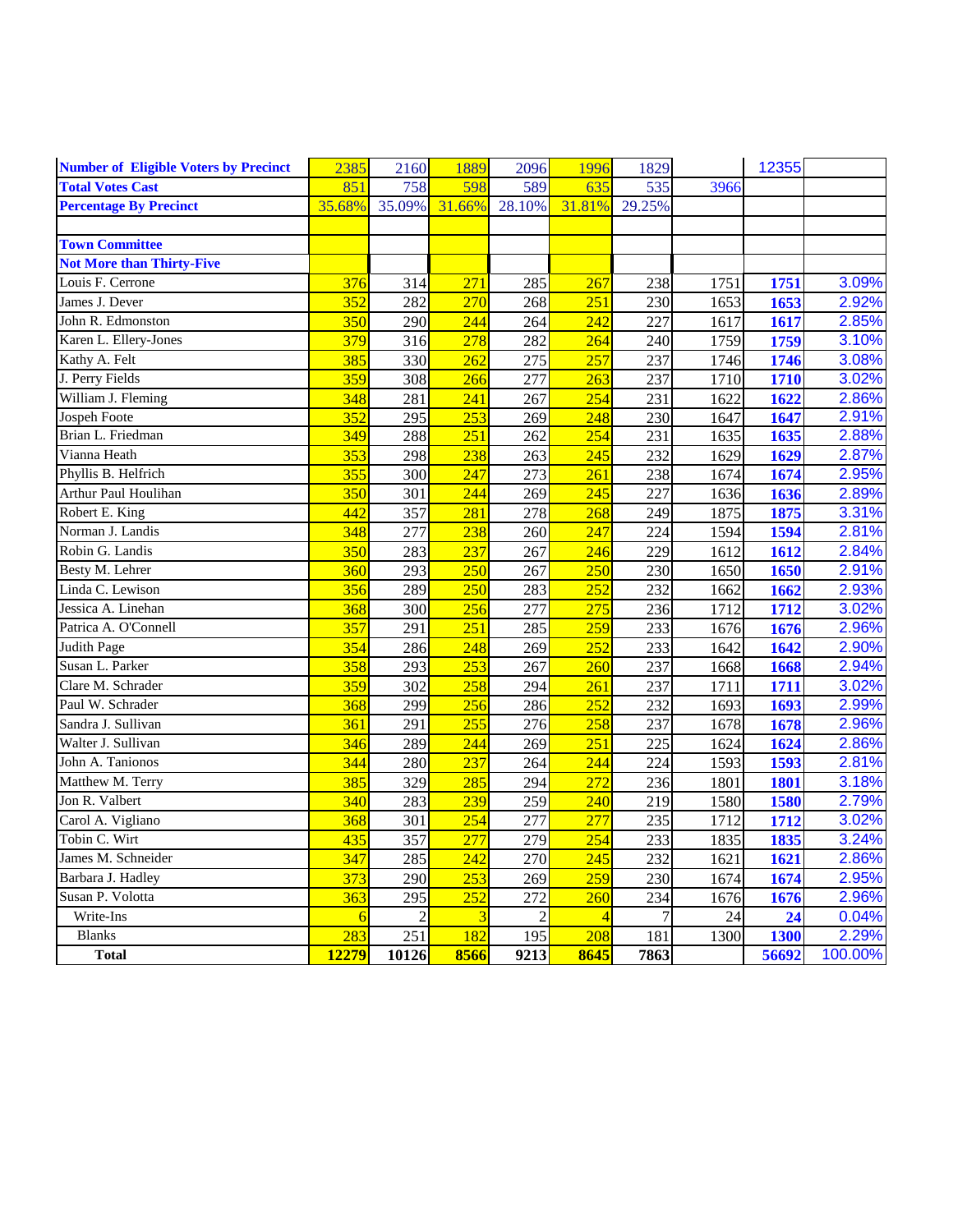| <b>Total Eligible Voters</b>               | 11,978         | 100.00%        |                                             | <b>Summary Report</b> |                |
|--------------------------------------------|----------------|----------------|---------------------------------------------|-----------------------|----------------|
| <b>Ballots Cast (6 of 6 Precincts)</b>     | 3,728          | 100.00%        | <b>Presidential Primary - March 1, 2016</b> |                       |                |
| <b>Total Voter Turnout</b>                 |                | 31.12%         |                                             | Republican            |                |
|                                            | Votes          | <b>Percent</b> |                                             | <b>Votes</b>          | <b>Percent</b> |
| <b>President</b>                           |                |                | <b>Town Committee</b>                       |                       |                |
| Not More than One                          |                |                | Richard E. Barrett                          | 1385                  | 2.62%          |
| Jim Gilmore                                | $\mathbf 0$    | 0.00%          | David A. Merrell                            | 1364                  | 2.58%          |
| Donald J. Trump                            | 1946           | 52.20%         | Karyl Ann Merrell                           | 1359                  | 2.57%          |
| <b>Ted Cruz</b>                            | 425            | 11.40%         | Jeanne M. Ayer                              | 1350                  | 2.55%          |
| George Pataki                              | 1              | 0.03%          | Mary Hodges Hunt                            | 1716                  | 3.24%          |
| Ben Carson                                 | 108            | 2.90%          | Robert J. Gilkie                            | 1332                  | 2.52%          |
| Mike Huckabee                              | 3              | 0.08%          | Thomas F. Keyes                             | 1783                  | 3.37%          |
| Rand Paul                                  | 7              | 0.19%          | Gene J. Parini                              | 1362                  | 2.57%          |
| Carly Fiorina                              | 11             | 0.30%          | Michael K. Ayer                             | 1339                  | 2.53%          |
| <b>Rick Santorum</b>                       | 2              | 0.05%          | Paul W. Sandborg, Jr.                       | 1412                  | 2.67%          |
| <b>Chris Christie</b>                      | 12             | 0.32%          | Randy Hunt                                  | 2425                  | 4.58%          |
| Marco Rubio                                | 596            | 15.99%         | Lisa Perry                                  | 1800                  | 3.40%          |
| Jeb Bush                                   | 39             | 1.05%          | <b>Jeff Perry</b>                           | 2173                  | 4.11%          |
| John R. Kasich                             | 546            | 14.65%         | David G. Neal                               | 1386                  | 2.62%          |
| No Preference                              | 22             | 0.59%          | Karen R. Neal                               | 1381                  | 2.61%          |
| Write-Ins                                  | 4              | 0.11%          | Pauline M. Fortin                           | 1364                  | 2.58%          |
| <b>Blanks</b>                              | 6              | 0.16%          | Ralph A. Vitacco                            | 1622                  | 3.07%          |
| Total                                      | 3728           | 100.00%        | J. Delanier Harris<br>Daniel L. Shores      | 1329<br>1352          | 2.51%<br>2.56% |
| <b>State Committee Man</b>                 |                |                | Agatha A. Bodwell                           | 1372                  | 2.59%          |
| Not More than One                          |                |                | Mary E. Wagner                              | 1372                  | 2.59%          |
| Vinny M. deMacedo                          | 2709           | 72.67%         | Douglas S. Dexter                           | 1445                  | 2.73%          |
| Write-Ins                                  | $\overline{7}$ | 0.19%          | James J. Killion                            | 1473                  | 2.78%          |
| <b>Blanks</b>                              | 1012           | 27.15%         | Blanks                                      | 693                   | 1.31%          |
| Total                                      | 3728           | 100.00%        | Total                                       | 52901                 | 100.00%        |
|                                            |                |                |                                             |                       |                |
| <b>State Committee Woman</b>               |                |                |                                             |                       |                |
| Not More than One                          |                |                |                                             |                       |                |
| Barbara A. McCoy                           | 1893           | 50.78%         |                                             |                       |                |
| Linda M. Zuern                             | 1124           | 30.15%         |                                             |                       |                |
| Write-Ins                                  | 8              | 0.21%          |                                             |                       |                |
| Blanks                                     | 703            | 18.86%         |                                             |                       |                |
| Total                                      |                | 3728 100.00%   |                                             |                       |                |
|                                            |                |                |                                             |                       |                |
| <b>Town Committee</b>                      |                |                |                                             |                       |                |
| Not More than Thirty-Five                  |                |                |                                             |                       |                |
| David Wagener Leary                        | 1417           | 2.68%          |                                             |                       |                |
| Nancy W. Sandborg                          | 1431           | 2.71%          |                                             |                       |                |
| Andrea M. Killion                          | 1445           | 2.73%          |                                             |                       |                |
| Jennifer L. Wilson                         | 1350           | 2.55%          |                                             |                       |                |
| Gerald Jospeh Fortin                       | 1371           | 2.59%          |                                             |                       |                |
| Gerald D. Nye                              | 1507           | 2.85%          |                                             |                       |                |
| Lois Wack                                  | 1607           | 3.04%          |                                             |                       |                |
| Jame P. McGrail                            | 1420           | 2.68%          |                                             |                       |                |
| Mark I. Snyder                             | 1508           | 2.85%          |                                             |                       |                |
| Sean Patrick Rausch                        | 1383           | 2.61%          |                                             |                       |                |
| Patrica F. Stebbins<br>Kathleen K. Barrett | 1474<br>1399   | 2.79%          |                                             |                       |                |
|                                            |                | 2.64%          |                                             |                       |                |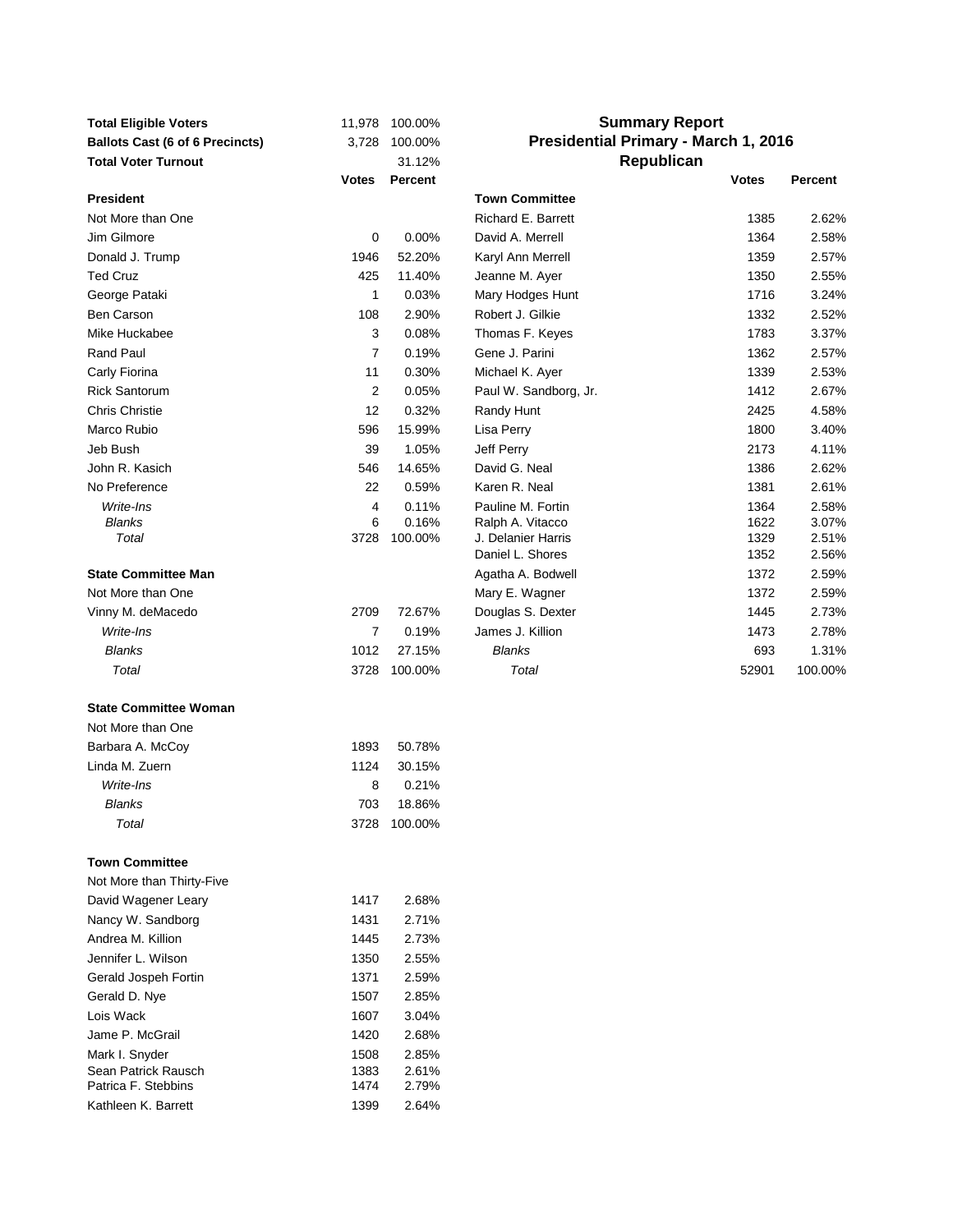# **Presidential Primary March 1, 2016 Republican**

| <b>Number of Eligible Voters</b> | 11.978 |
|----------------------------------|--------|
| Total Ballots Cast:              | 3,728  |

31.12% **% of Total Voters**

| <b>OFFICES/CANDIDATES</b><br>Cast<br><b>Number of Eligible Voters by Precinct</b><br>2082<br>1927<br>1946<br>1872<br>11978<br>2090<br>2061<br>584<br>557<br><b>Total Votes Cast</b><br>634<br>623<br>3728<br>667<br>663<br>32.04%<br><b>Percentage By Precinct</b><br>31.72%<br>30.31%<br>30.76%<br>28.62%<br>33.28%<br><b>President</b><br>Not More than One<br>0.00%<br>Jim Gilmore<br>$\overline{0}$<br>$\overline{0}$<br>$\overline{0}$<br>$\overline{0}$<br>$\overline{0}$<br>$\mathbf{0}$<br>$\mathbf{0}$<br>$\overline{0}$<br>296<br>52.20%<br>Donald J. Trump<br>324<br>371<br>285<br>309<br>361<br>1946<br>1946<br><b>Ted Cruz</b><br>11.40%<br>78<br>85<br>65<br>63<br>73<br>425<br>425<br>61<br>0.03%<br>George Pataki<br>$\overline{0}$<br>$\overline{0}$<br>$\boldsymbol{0}$<br>$\overline{0}$<br>$\overline{0}$<br>$\mathbf{1}$<br><b>Ben Carson</b><br>2.90%<br>25<br>13<br>17<br>17<br>20<br>108<br>16<br>108<br>Mike Huckabee<br>0.08%<br>$\boldsymbol{0}$<br>$\overline{0}$<br>3<br>$\theta$<br>3<br>0.19%<br>Rand Paul<br>$\overline{c}$<br>$\overline{7}$<br>$\overline{7}$<br>$\mathbf{1}$<br>$\overline{2}$<br>0.30%<br>Carly Fiorina<br>3<br>$\overline{0}$<br>$\overline{4}$<br>11<br>11<br>0.05%<br><b>Rick Santorum</b><br>$\overline{0}$<br>$\overline{0}$<br>$\boldsymbol{0}$<br>$\overline{2}$<br>$\overline{2}$<br>$\mathbf{0}$<br>Chris Christie<br>$\overline{3}$<br>0.32%<br>$\overline{2}$<br>12<br>$\overline{2}$<br>$\overline{0}$<br>12<br>$\overline{\mathcal{L}}$<br>15.99%<br>Marco Rubio<br>97<br>100<br>119<br>109<br>95<br>76<br>596<br>596<br>Jeb Bush<br>1.05%<br>9<br>9<br>39<br>3<br>39<br>8<br>$\overline{6}$<br>$\overline{4}$<br>John R. Kasich<br>77<br>73<br>79<br>14.65%<br>119<br>80<br>546<br>546<br>118<br>No Preference<br>0.59%<br>3<br>5<br>3<br>$\overline{4}$<br>3<br>22<br>22<br>4<br>$\overline{3}$<br>Write-Ins<br>$\overline{0}$<br>$\overline{0}$<br>0.11%<br>$\boldsymbol{0}$<br>$\boldsymbol{0}$<br>4<br>$\boldsymbol{4}$<br>0.16%<br>$\overline{0}$<br><b>Blanks</b><br>$\overline{3}$<br>$\overline{c}$<br>$\boldsymbol{0}$<br>$\theta$<br>6<br>6<br>557<br>100.00%<br>663<br>584<br>667<br>634<br>623<br>3728<br><b>Total</b><br><b>Number of Eligible Voters by Precinct</b><br>2082<br>1927<br>1872<br>11978<br>2090<br>2061<br>1946<br>584<br>557<br><b>Total Votes Cast</b><br>663<br>634<br>623<br>3728<br>667<br>30.31%<br>28.62%<br><b>Percentage By Precinct</b><br>32.04%<br>31.72%<br>30.76%<br>33.28%<br><b>State Committee Man</b><br><b>Not More than One</b><br>Vinny M. deMacedo<br>72.67%<br>474<br>433<br>456<br>2709<br>410<br>470<br>2709<br>466<br>Write-Ins<br>$\overline{2}$<br>0.19%<br>$\overline{0}$<br>7<br>7<br><b>Blanks</b><br>151<br>27.15%<br>152<br>191<br>195<br>177<br>146<br>1012<br>1012<br>557<br>667<br>663<br>584<br>623<br>100.00%<br>634<br>3728<br><b>Total</b><br><b>Number of Eligible Voters by Precinct</b><br>11978<br>2082<br>1927<br>2090<br>2061<br>1946<br>1872<br><b>Total Votes Cast</b><br>584<br>667<br>663<br>634<br>557<br>623<br>3728<br><b>Percentage By Precinct</b><br>32.04%<br>31.72%<br>30.31%<br>28.62%<br>33.28%<br>30.76%<br><b>State Committee Woman</b><br>Not More than One<br>Barbara A. McCoy<br>360<br>50.78%<br>328<br>285<br>317<br>293<br>310<br>1893<br>1893<br>Linda M. Zuern<br>186<br>177<br>184<br>180<br>211<br>30.15%<br>186<br>1124<br>1124<br>$\,8\,$<br>0.21%<br>Write-Ins<br>$\mathfrak{2}$<br>$\overline{2}$<br>$\overline{0}$<br>$\overline{0}$<br>$\overline{4}$<br>$\overline{0}$<br>8<br>703 | <b>PRECINCT</b> | $\mathbf{1}$ | 2   | 3   | 4   | 5  | 6   | <b>Total</b><br><b>Votes</b> |              | Grand % of Vote |
|-----------------------------------------------------------------------------------------------------------------------------------------------------------------------------------------------------------------------------------------------------------------------------------------------------------------------------------------------------------------------------------------------------------------------------------------------------------------------------------------------------------------------------------------------------------------------------------------------------------------------------------------------------------------------------------------------------------------------------------------------------------------------------------------------------------------------------------------------------------------------------------------------------------------------------------------------------------------------------------------------------------------------------------------------------------------------------------------------------------------------------------------------------------------------------------------------------------------------------------------------------------------------------------------------------------------------------------------------------------------------------------------------------------------------------------------------------------------------------------------------------------------------------------------------------------------------------------------------------------------------------------------------------------------------------------------------------------------------------------------------------------------------------------------------------------------------------------------------------------------------------------------------------------------------------------------------------------------------------------------------------------------------------------------------------------------------------------------------------------------------------------------------------------------------------------------------------------------------------------------------------------------------------------------------------------------------------------------------------------------------------------------------------------------------------------------------------------------------------------------------------------------------------------------------------------------------------------------------------------------------------------------------------------------------------------------------------------------------------------------------------------------------------------------------------------------------------------------------------------------------------------------------------------------------------------------------------------------------------------------------------------------------------------------------------------------------------------------------------------------------------------------------------------------------------------------------------------------------------------------------------------------------------------------------------------------------------------------------------------------------------------------------------------------------------------------------------------------------------------------------------------------------------------------------------------------|-----------------|--------------|-----|-----|-----|----|-----|------------------------------|--------------|-----------------|
|                                                                                                                                                                                                                                                                                                                                                                                                                                                                                                                                                                                                                                                                                                                                                                                                                                                                                                                                                                                                                                                                                                                                                                                                                                                                                                                                                                                                                                                                                                                                                                                                                                                                                                                                                                                                                                                                                                                                                                                                                                                                                                                                                                                                                                                                                                                                                                                                                                                                                                                                                                                                                                                                                                                                                                                                                                                                                                                                                                                                                                                                                                                                                                                                                                                                                                                                                                                                                                                                                                                                                                 |                 |              |     |     |     |    |     |                              | <b>Total</b> |                 |
|                                                                                                                                                                                                                                                                                                                                                                                                                                                                                                                                                                                                                                                                                                                                                                                                                                                                                                                                                                                                                                                                                                                                                                                                                                                                                                                                                                                                                                                                                                                                                                                                                                                                                                                                                                                                                                                                                                                                                                                                                                                                                                                                                                                                                                                                                                                                                                                                                                                                                                                                                                                                                                                                                                                                                                                                                                                                                                                                                                                                                                                                                                                                                                                                                                                                                                                                                                                                                                                                                                                                                                 |                 |              |     |     |     |    |     |                              |              |                 |
|                                                                                                                                                                                                                                                                                                                                                                                                                                                                                                                                                                                                                                                                                                                                                                                                                                                                                                                                                                                                                                                                                                                                                                                                                                                                                                                                                                                                                                                                                                                                                                                                                                                                                                                                                                                                                                                                                                                                                                                                                                                                                                                                                                                                                                                                                                                                                                                                                                                                                                                                                                                                                                                                                                                                                                                                                                                                                                                                                                                                                                                                                                                                                                                                                                                                                                                                                                                                                                                                                                                                                                 |                 |              |     |     |     |    |     |                              |              |                 |
|                                                                                                                                                                                                                                                                                                                                                                                                                                                                                                                                                                                                                                                                                                                                                                                                                                                                                                                                                                                                                                                                                                                                                                                                                                                                                                                                                                                                                                                                                                                                                                                                                                                                                                                                                                                                                                                                                                                                                                                                                                                                                                                                                                                                                                                                                                                                                                                                                                                                                                                                                                                                                                                                                                                                                                                                                                                                                                                                                                                                                                                                                                                                                                                                                                                                                                                                                                                                                                                                                                                                                                 |                 |              |     |     |     |    |     |                              |              |                 |
|                                                                                                                                                                                                                                                                                                                                                                                                                                                                                                                                                                                                                                                                                                                                                                                                                                                                                                                                                                                                                                                                                                                                                                                                                                                                                                                                                                                                                                                                                                                                                                                                                                                                                                                                                                                                                                                                                                                                                                                                                                                                                                                                                                                                                                                                                                                                                                                                                                                                                                                                                                                                                                                                                                                                                                                                                                                                                                                                                                                                                                                                                                                                                                                                                                                                                                                                                                                                                                                                                                                                                                 |                 |              |     |     |     |    |     |                              |              |                 |
|                                                                                                                                                                                                                                                                                                                                                                                                                                                                                                                                                                                                                                                                                                                                                                                                                                                                                                                                                                                                                                                                                                                                                                                                                                                                                                                                                                                                                                                                                                                                                                                                                                                                                                                                                                                                                                                                                                                                                                                                                                                                                                                                                                                                                                                                                                                                                                                                                                                                                                                                                                                                                                                                                                                                                                                                                                                                                                                                                                                                                                                                                                                                                                                                                                                                                                                                                                                                                                                                                                                                                                 |                 |              |     |     |     |    |     |                              |              |                 |
|                                                                                                                                                                                                                                                                                                                                                                                                                                                                                                                                                                                                                                                                                                                                                                                                                                                                                                                                                                                                                                                                                                                                                                                                                                                                                                                                                                                                                                                                                                                                                                                                                                                                                                                                                                                                                                                                                                                                                                                                                                                                                                                                                                                                                                                                                                                                                                                                                                                                                                                                                                                                                                                                                                                                                                                                                                                                                                                                                                                                                                                                                                                                                                                                                                                                                                                                                                                                                                                                                                                                                                 |                 |              |     |     |     |    |     |                              |              |                 |
|                                                                                                                                                                                                                                                                                                                                                                                                                                                                                                                                                                                                                                                                                                                                                                                                                                                                                                                                                                                                                                                                                                                                                                                                                                                                                                                                                                                                                                                                                                                                                                                                                                                                                                                                                                                                                                                                                                                                                                                                                                                                                                                                                                                                                                                                                                                                                                                                                                                                                                                                                                                                                                                                                                                                                                                                                                                                                                                                                                                                                                                                                                                                                                                                                                                                                                                                                                                                                                                                                                                                                                 |                 |              |     |     |     |    |     |                              |              |                 |
|                                                                                                                                                                                                                                                                                                                                                                                                                                                                                                                                                                                                                                                                                                                                                                                                                                                                                                                                                                                                                                                                                                                                                                                                                                                                                                                                                                                                                                                                                                                                                                                                                                                                                                                                                                                                                                                                                                                                                                                                                                                                                                                                                                                                                                                                                                                                                                                                                                                                                                                                                                                                                                                                                                                                                                                                                                                                                                                                                                                                                                                                                                                                                                                                                                                                                                                                                                                                                                                                                                                                                                 |                 |              |     |     |     |    |     |                              |              |                 |
|                                                                                                                                                                                                                                                                                                                                                                                                                                                                                                                                                                                                                                                                                                                                                                                                                                                                                                                                                                                                                                                                                                                                                                                                                                                                                                                                                                                                                                                                                                                                                                                                                                                                                                                                                                                                                                                                                                                                                                                                                                                                                                                                                                                                                                                                                                                                                                                                                                                                                                                                                                                                                                                                                                                                                                                                                                                                                                                                                                                                                                                                                                                                                                                                                                                                                                                                                                                                                                                                                                                                                                 |                 |              |     |     |     |    |     |                              |              |                 |
|                                                                                                                                                                                                                                                                                                                                                                                                                                                                                                                                                                                                                                                                                                                                                                                                                                                                                                                                                                                                                                                                                                                                                                                                                                                                                                                                                                                                                                                                                                                                                                                                                                                                                                                                                                                                                                                                                                                                                                                                                                                                                                                                                                                                                                                                                                                                                                                                                                                                                                                                                                                                                                                                                                                                                                                                                                                                                                                                                                                                                                                                                                                                                                                                                                                                                                                                                                                                                                                                                                                                                                 |                 |              |     |     |     |    |     |                              |              |                 |
|                                                                                                                                                                                                                                                                                                                                                                                                                                                                                                                                                                                                                                                                                                                                                                                                                                                                                                                                                                                                                                                                                                                                                                                                                                                                                                                                                                                                                                                                                                                                                                                                                                                                                                                                                                                                                                                                                                                                                                                                                                                                                                                                                                                                                                                                                                                                                                                                                                                                                                                                                                                                                                                                                                                                                                                                                                                                                                                                                                                                                                                                                                                                                                                                                                                                                                                                                                                                                                                                                                                                                                 |                 |              |     |     |     |    |     |                              |              |                 |
|                                                                                                                                                                                                                                                                                                                                                                                                                                                                                                                                                                                                                                                                                                                                                                                                                                                                                                                                                                                                                                                                                                                                                                                                                                                                                                                                                                                                                                                                                                                                                                                                                                                                                                                                                                                                                                                                                                                                                                                                                                                                                                                                                                                                                                                                                                                                                                                                                                                                                                                                                                                                                                                                                                                                                                                                                                                                                                                                                                                                                                                                                                                                                                                                                                                                                                                                                                                                                                                                                                                                                                 |                 |              |     |     |     |    |     |                              |              |                 |
|                                                                                                                                                                                                                                                                                                                                                                                                                                                                                                                                                                                                                                                                                                                                                                                                                                                                                                                                                                                                                                                                                                                                                                                                                                                                                                                                                                                                                                                                                                                                                                                                                                                                                                                                                                                                                                                                                                                                                                                                                                                                                                                                                                                                                                                                                                                                                                                                                                                                                                                                                                                                                                                                                                                                                                                                                                                                                                                                                                                                                                                                                                                                                                                                                                                                                                                                                                                                                                                                                                                                                                 |                 |              |     |     |     |    |     |                              |              |                 |
|                                                                                                                                                                                                                                                                                                                                                                                                                                                                                                                                                                                                                                                                                                                                                                                                                                                                                                                                                                                                                                                                                                                                                                                                                                                                                                                                                                                                                                                                                                                                                                                                                                                                                                                                                                                                                                                                                                                                                                                                                                                                                                                                                                                                                                                                                                                                                                                                                                                                                                                                                                                                                                                                                                                                                                                                                                                                                                                                                                                                                                                                                                                                                                                                                                                                                                                                                                                                                                                                                                                                                                 |                 |              |     |     |     |    |     |                              |              |                 |
|                                                                                                                                                                                                                                                                                                                                                                                                                                                                                                                                                                                                                                                                                                                                                                                                                                                                                                                                                                                                                                                                                                                                                                                                                                                                                                                                                                                                                                                                                                                                                                                                                                                                                                                                                                                                                                                                                                                                                                                                                                                                                                                                                                                                                                                                                                                                                                                                                                                                                                                                                                                                                                                                                                                                                                                                                                                                                                                                                                                                                                                                                                                                                                                                                                                                                                                                                                                                                                                                                                                                                                 |                 |              |     |     |     |    |     |                              |              |                 |
|                                                                                                                                                                                                                                                                                                                                                                                                                                                                                                                                                                                                                                                                                                                                                                                                                                                                                                                                                                                                                                                                                                                                                                                                                                                                                                                                                                                                                                                                                                                                                                                                                                                                                                                                                                                                                                                                                                                                                                                                                                                                                                                                                                                                                                                                                                                                                                                                                                                                                                                                                                                                                                                                                                                                                                                                                                                                                                                                                                                                                                                                                                                                                                                                                                                                                                                                                                                                                                                                                                                                                                 |                 |              |     |     |     |    |     |                              |              |                 |
|                                                                                                                                                                                                                                                                                                                                                                                                                                                                                                                                                                                                                                                                                                                                                                                                                                                                                                                                                                                                                                                                                                                                                                                                                                                                                                                                                                                                                                                                                                                                                                                                                                                                                                                                                                                                                                                                                                                                                                                                                                                                                                                                                                                                                                                                                                                                                                                                                                                                                                                                                                                                                                                                                                                                                                                                                                                                                                                                                                                                                                                                                                                                                                                                                                                                                                                                                                                                                                                                                                                                                                 |                 |              |     |     |     |    |     |                              |              |                 |
|                                                                                                                                                                                                                                                                                                                                                                                                                                                                                                                                                                                                                                                                                                                                                                                                                                                                                                                                                                                                                                                                                                                                                                                                                                                                                                                                                                                                                                                                                                                                                                                                                                                                                                                                                                                                                                                                                                                                                                                                                                                                                                                                                                                                                                                                                                                                                                                                                                                                                                                                                                                                                                                                                                                                                                                                                                                                                                                                                                                                                                                                                                                                                                                                                                                                                                                                                                                                                                                                                                                                                                 |                 |              |     |     |     |    |     |                              |              |                 |
|                                                                                                                                                                                                                                                                                                                                                                                                                                                                                                                                                                                                                                                                                                                                                                                                                                                                                                                                                                                                                                                                                                                                                                                                                                                                                                                                                                                                                                                                                                                                                                                                                                                                                                                                                                                                                                                                                                                                                                                                                                                                                                                                                                                                                                                                                                                                                                                                                                                                                                                                                                                                                                                                                                                                                                                                                                                                                                                                                                                                                                                                                                                                                                                                                                                                                                                                                                                                                                                                                                                                                                 |                 |              |     |     |     |    |     |                              |              |                 |
|                                                                                                                                                                                                                                                                                                                                                                                                                                                                                                                                                                                                                                                                                                                                                                                                                                                                                                                                                                                                                                                                                                                                                                                                                                                                                                                                                                                                                                                                                                                                                                                                                                                                                                                                                                                                                                                                                                                                                                                                                                                                                                                                                                                                                                                                                                                                                                                                                                                                                                                                                                                                                                                                                                                                                                                                                                                                                                                                                                                                                                                                                                                                                                                                                                                                                                                                                                                                                                                                                                                                                                 |                 |              |     |     |     |    |     |                              |              |                 |
|                                                                                                                                                                                                                                                                                                                                                                                                                                                                                                                                                                                                                                                                                                                                                                                                                                                                                                                                                                                                                                                                                                                                                                                                                                                                                                                                                                                                                                                                                                                                                                                                                                                                                                                                                                                                                                                                                                                                                                                                                                                                                                                                                                                                                                                                                                                                                                                                                                                                                                                                                                                                                                                                                                                                                                                                                                                                                                                                                                                                                                                                                                                                                                                                                                                                                                                                                                                                                                                                                                                                                                 |                 |              |     |     |     |    |     |                              |              |                 |
|                                                                                                                                                                                                                                                                                                                                                                                                                                                                                                                                                                                                                                                                                                                                                                                                                                                                                                                                                                                                                                                                                                                                                                                                                                                                                                                                                                                                                                                                                                                                                                                                                                                                                                                                                                                                                                                                                                                                                                                                                                                                                                                                                                                                                                                                                                                                                                                                                                                                                                                                                                                                                                                                                                                                                                                                                                                                                                                                                                                                                                                                                                                                                                                                                                                                                                                                                                                                                                                                                                                                                                 |                 |              |     |     |     |    |     |                              |              |                 |
|                                                                                                                                                                                                                                                                                                                                                                                                                                                                                                                                                                                                                                                                                                                                                                                                                                                                                                                                                                                                                                                                                                                                                                                                                                                                                                                                                                                                                                                                                                                                                                                                                                                                                                                                                                                                                                                                                                                                                                                                                                                                                                                                                                                                                                                                                                                                                                                                                                                                                                                                                                                                                                                                                                                                                                                                                                                                                                                                                                                                                                                                                                                                                                                                                                                                                                                                                                                                                                                                                                                                                                 |                 |              |     |     |     |    |     |                              |              |                 |
|                                                                                                                                                                                                                                                                                                                                                                                                                                                                                                                                                                                                                                                                                                                                                                                                                                                                                                                                                                                                                                                                                                                                                                                                                                                                                                                                                                                                                                                                                                                                                                                                                                                                                                                                                                                                                                                                                                                                                                                                                                                                                                                                                                                                                                                                                                                                                                                                                                                                                                                                                                                                                                                                                                                                                                                                                                                                                                                                                                                                                                                                                                                                                                                                                                                                                                                                                                                                                                                                                                                                                                 |                 |              |     |     |     |    |     |                              |              |                 |
|                                                                                                                                                                                                                                                                                                                                                                                                                                                                                                                                                                                                                                                                                                                                                                                                                                                                                                                                                                                                                                                                                                                                                                                                                                                                                                                                                                                                                                                                                                                                                                                                                                                                                                                                                                                                                                                                                                                                                                                                                                                                                                                                                                                                                                                                                                                                                                                                                                                                                                                                                                                                                                                                                                                                                                                                                                                                                                                                                                                                                                                                                                                                                                                                                                                                                                                                                                                                                                                                                                                                                                 |                 |              |     |     |     |    |     |                              |              |                 |
|                                                                                                                                                                                                                                                                                                                                                                                                                                                                                                                                                                                                                                                                                                                                                                                                                                                                                                                                                                                                                                                                                                                                                                                                                                                                                                                                                                                                                                                                                                                                                                                                                                                                                                                                                                                                                                                                                                                                                                                                                                                                                                                                                                                                                                                                                                                                                                                                                                                                                                                                                                                                                                                                                                                                                                                                                                                                                                                                                                                                                                                                                                                                                                                                                                                                                                                                                                                                                                                                                                                                                                 |                 |              |     |     |     |    |     |                              |              |                 |
|                                                                                                                                                                                                                                                                                                                                                                                                                                                                                                                                                                                                                                                                                                                                                                                                                                                                                                                                                                                                                                                                                                                                                                                                                                                                                                                                                                                                                                                                                                                                                                                                                                                                                                                                                                                                                                                                                                                                                                                                                                                                                                                                                                                                                                                                                                                                                                                                                                                                                                                                                                                                                                                                                                                                                                                                                                                                                                                                                                                                                                                                                                                                                                                                                                                                                                                                                                                                                                                                                                                                                                 |                 |              |     |     |     |    |     |                              |              |                 |
|                                                                                                                                                                                                                                                                                                                                                                                                                                                                                                                                                                                                                                                                                                                                                                                                                                                                                                                                                                                                                                                                                                                                                                                                                                                                                                                                                                                                                                                                                                                                                                                                                                                                                                                                                                                                                                                                                                                                                                                                                                                                                                                                                                                                                                                                                                                                                                                                                                                                                                                                                                                                                                                                                                                                                                                                                                                                                                                                                                                                                                                                                                                                                                                                                                                                                                                                                                                                                                                                                                                                                                 |                 |              |     |     |     |    |     |                              |              |                 |
|                                                                                                                                                                                                                                                                                                                                                                                                                                                                                                                                                                                                                                                                                                                                                                                                                                                                                                                                                                                                                                                                                                                                                                                                                                                                                                                                                                                                                                                                                                                                                                                                                                                                                                                                                                                                                                                                                                                                                                                                                                                                                                                                                                                                                                                                                                                                                                                                                                                                                                                                                                                                                                                                                                                                                                                                                                                                                                                                                                                                                                                                                                                                                                                                                                                                                                                                                                                                                                                                                                                                                                 |                 |              |     |     |     |    |     |                              |              |                 |
|                                                                                                                                                                                                                                                                                                                                                                                                                                                                                                                                                                                                                                                                                                                                                                                                                                                                                                                                                                                                                                                                                                                                                                                                                                                                                                                                                                                                                                                                                                                                                                                                                                                                                                                                                                                                                                                                                                                                                                                                                                                                                                                                                                                                                                                                                                                                                                                                                                                                                                                                                                                                                                                                                                                                                                                                                                                                                                                                                                                                                                                                                                                                                                                                                                                                                                                                                                                                                                                                                                                                                                 |                 |              |     |     |     |    |     |                              |              |                 |
|                                                                                                                                                                                                                                                                                                                                                                                                                                                                                                                                                                                                                                                                                                                                                                                                                                                                                                                                                                                                                                                                                                                                                                                                                                                                                                                                                                                                                                                                                                                                                                                                                                                                                                                                                                                                                                                                                                                                                                                                                                                                                                                                                                                                                                                                                                                                                                                                                                                                                                                                                                                                                                                                                                                                                                                                                                                                                                                                                                                                                                                                                                                                                                                                                                                                                                                                                                                                                                                                                                                                                                 |                 |              |     |     |     |    |     |                              |              |                 |
|                                                                                                                                                                                                                                                                                                                                                                                                                                                                                                                                                                                                                                                                                                                                                                                                                                                                                                                                                                                                                                                                                                                                                                                                                                                                                                                                                                                                                                                                                                                                                                                                                                                                                                                                                                                                                                                                                                                                                                                                                                                                                                                                                                                                                                                                                                                                                                                                                                                                                                                                                                                                                                                                                                                                                                                                                                                                                                                                                                                                                                                                                                                                                                                                                                                                                                                                                                                                                                                                                                                                                                 |                 |              |     |     |     |    |     |                              |              |                 |
|                                                                                                                                                                                                                                                                                                                                                                                                                                                                                                                                                                                                                                                                                                                                                                                                                                                                                                                                                                                                                                                                                                                                                                                                                                                                                                                                                                                                                                                                                                                                                                                                                                                                                                                                                                                                                                                                                                                                                                                                                                                                                                                                                                                                                                                                                                                                                                                                                                                                                                                                                                                                                                                                                                                                                                                                                                                                                                                                                                                                                                                                                                                                                                                                                                                                                                                                                                                                                                                                                                                                                                 |                 |              |     |     |     |    |     |                              |              |                 |
|                                                                                                                                                                                                                                                                                                                                                                                                                                                                                                                                                                                                                                                                                                                                                                                                                                                                                                                                                                                                                                                                                                                                                                                                                                                                                                                                                                                                                                                                                                                                                                                                                                                                                                                                                                                                                                                                                                                                                                                                                                                                                                                                                                                                                                                                                                                                                                                                                                                                                                                                                                                                                                                                                                                                                                                                                                                                                                                                                                                                                                                                                                                                                                                                                                                                                                                                                                                                                                                                                                                                                                 |                 |              |     |     |     |    |     |                              |              |                 |
|                                                                                                                                                                                                                                                                                                                                                                                                                                                                                                                                                                                                                                                                                                                                                                                                                                                                                                                                                                                                                                                                                                                                                                                                                                                                                                                                                                                                                                                                                                                                                                                                                                                                                                                                                                                                                                                                                                                                                                                                                                                                                                                                                                                                                                                                                                                                                                                                                                                                                                                                                                                                                                                                                                                                                                                                                                                                                                                                                                                                                                                                                                                                                                                                                                                                                                                                                                                                                                                                                                                                                                 |                 |              |     |     |     |    |     |                              |              |                 |
|                                                                                                                                                                                                                                                                                                                                                                                                                                                                                                                                                                                                                                                                                                                                                                                                                                                                                                                                                                                                                                                                                                                                                                                                                                                                                                                                                                                                                                                                                                                                                                                                                                                                                                                                                                                                                                                                                                                                                                                                                                                                                                                                                                                                                                                                                                                                                                                                                                                                                                                                                                                                                                                                                                                                                                                                                                                                                                                                                                                                                                                                                                                                                                                                                                                                                                                                                                                                                                                                                                                                                                 |                 |              |     |     |     |    |     |                              |              |                 |
|                                                                                                                                                                                                                                                                                                                                                                                                                                                                                                                                                                                                                                                                                                                                                                                                                                                                                                                                                                                                                                                                                                                                                                                                                                                                                                                                                                                                                                                                                                                                                                                                                                                                                                                                                                                                                                                                                                                                                                                                                                                                                                                                                                                                                                                                                                                                                                                                                                                                                                                                                                                                                                                                                                                                                                                                                                                                                                                                                                                                                                                                                                                                                                                                                                                                                                                                                                                                                                                                                                                                                                 |                 |              |     |     |     |    |     |                              |              |                 |
|                                                                                                                                                                                                                                                                                                                                                                                                                                                                                                                                                                                                                                                                                                                                                                                                                                                                                                                                                                                                                                                                                                                                                                                                                                                                                                                                                                                                                                                                                                                                                                                                                                                                                                                                                                                                                                                                                                                                                                                                                                                                                                                                                                                                                                                                                                                                                                                                                                                                                                                                                                                                                                                                                                                                                                                                                                                                                                                                                                                                                                                                                                                                                                                                                                                                                                                                                                                                                                                                                                                                                                 |                 |              |     |     |     |    |     |                              |              |                 |
|                                                                                                                                                                                                                                                                                                                                                                                                                                                                                                                                                                                                                                                                                                                                                                                                                                                                                                                                                                                                                                                                                                                                                                                                                                                                                                                                                                                                                                                                                                                                                                                                                                                                                                                                                                                                                                                                                                                                                                                                                                                                                                                                                                                                                                                                                                                                                                                                                                                                                                                                                                                                                                                                                                                                                                                                                                                                                                                                                                                                                                                                                                                                                                                                                                                                                                                                                                                                                                                                                                                                                                 |                 |              |     |     |     |    |     |                              |              |                 |
|                                                                                                                                                                                                                                                                                                                                                                                                                                                                                                                                                                                                                                                                                                                                                                                                                                                                                                                                                                                                                                                                                                                                                                                                                                                                                                                                                                                                                                                                                                                                                                                                                                                                                                                                                                                                                                                                                                                                                                                                                                                                                                                                                                                                                                                                                                                                                                                                                                                                                                                                                                                                                                                                                                                                                                                                                                                                                                                                                                                                                                                                                                                                                                                                                                                                                                                                                                                                                                                                                                                                                                 |                 |              |     |     |     |    |     |                              |              |                 |
|                                                                                                                                                                                                                                                                                                                                                                                                                                                                                                                                                                                                                                                                                                                                                                                                                                                                                                                                                                                                                                                                                                                                                                                                                                                                                                                                                                                                                                                                                                                                                                                                                                                                                                                                                                                                                                                                                                                                                                                                                                                                                                                                                                                                                                                                                                                                                                                                                                                                                                                                                                                                                                                                                                                                                                                                                                                                                                                                                                                                                                                                                                                                                                                                                                                                                                                                                                                                                                                                                                                                                                 |                 |              |     |     |     |    |     |                              |              |                 |
|                                                                                                                                                                                                                                                                                                                                                                                                                                                                                                                                                                                                                                                                                                                                                                                                                                                                                                                                                                                                                                                                                                                                                                                                                                                                                                                                                                                                                                                                                                                                                                                                                                                                                                                                                                                                                                                                                                                                                                                                                                                                                                                                                                                                                                                                                                                                                                                                                                                                                                                                                                                                                                                                                                                                                                                                                                                                                                                                                                                                                                                                                                                                                                                                                                                                                                                                                                                                                                                                                                                                                                 | <b>Blanks</b>   | 117          | 147 | 120 | 133 | 84 | 102 |                              | 703          | 18.86%          |

 **Total 667 663 584 634 557 623 3728** 100.00%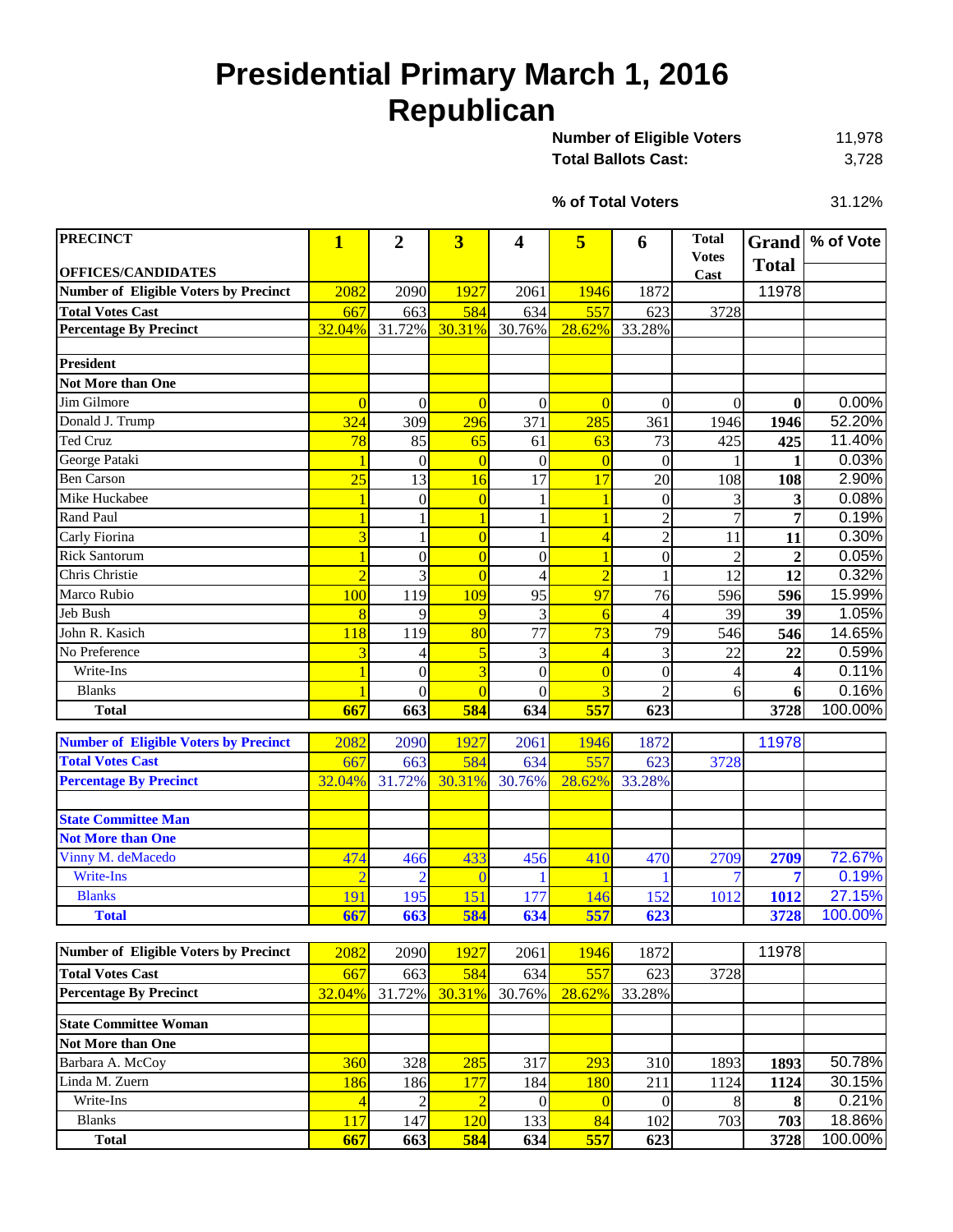| <b>Number of Eligible Voters by Precinct</b> | 2082   | 2090   | 1927   | 2061   | 1946   | 1872   |      | 11978 |         |
|----------------------------------------------|--------|--------|--------|--------|--------|--------|------|-------|---------|
| <b>Total Votes Cast</b>                      | 667    | 663    | 584    | 634    | 557    | 623    | 3728 |       |         |
| <b>Percentage By Precinct</b>                | 32.04% | 31.72% | 30.31% | 30.76% | 28.62% | 33.28% |      |       |         |
|                                              |        |        |        |        |        |        |      |       |         |
| <b>Town Committee</b>                        |        |        |        |        |        |        |      |       |         |
| <b>Not More than Thirty-Five</b>             |        |        |        |        |        |        |      |       |         |
| David Wagener Leary                          | 254    | 253    | 229    | 221    | 214    | 246    | 1417 | 1417  | 2.68%   |
| Nancy W. Sandborg                            | 264    | 255    | 231    | 220    | 216    | 245    | 1431 | 1431  | 2.71%   |
| Andrea M. Killion                            | 256    | 248    | 239    | 231    | 222    | 249    | 1445 | 1445  | 2.73%   |
| Jennifer L. Wilson                           | 242    | 239    | 222    | 208    | 200    | 239    | 1350 | 1350  | 2.55%   |
| Gerald Jospeh Fortin                         | 245    | 235    | 222    | 216    | 204    | 249    | 1371 | 1371  | 2.59%   |
| Gerald D. Nye                                | 300    | 255    | 245    | 226    | 230    | 251    | 1507 | 1507  | 2.85%   |
| Lois Wack                                    | 289    | 286    | 268    | 257    | 233    | 274    | 1607 | 1607  | 3.04%   |
| Jame P. McGrail                              | 246    | 239    | 235    | 218    | 217    | 265    | 1420 | 1420  | 2.68%   |
| Mark I. Snyder                               | 269    | 262    | 252    | 231    | 231    | 263    | 1508 | 1508  | 2.85%   |
| Sean Patrick Rausch                          | 249    | 237    | 223    | 225    | 207    | 242    | 1383 | 1383  | 2.61%   |
| Patrica F. Stebbins                          | 258    | 248    | 241    | 228    | 239    | 260    | 1474 | 1474  | 2.79%   |
| Kathleen K. Barrett                          | 252    | 246    | 233    | 221    | 202    | 245    | 1399 | 1399  | 2.64%   |
| Richard E. Barrett                           | 251    | 241    | 234    | 219    | 203    | 237    | 1385 | 1385  | 2.62%   |
| David A. Merrell                             | 253    | 243    | 220    | 213    | 201    | 234    | 1364 | 1364  | 2.58%   |
| Karyl Ann Merrell                            | 246    | 242    | 222    | 210    | 201    | 238    | 1359 | 1359  | 2.57%   |
| Jeanne M. Ayer                               | 241    | 234    | 217    | 214    | 200    | 244    | 1350 | 1350  | 2.55%   |
| Mary Hodges Hunt                             | 298    | 298    | 299    | 265    | 256    | 300    | 1716 | 1716  | 3.24%   |
| Robert J. Gilkie                             | 240    | 236    | 215    | 208    | 200    | 233    | 1332 | 1332  | 2.52%   |
| Thomas F. Keyes                              | 318    | 307    | 289    | 290    | 274    | 305    | 1783 | 1783  | 3.37%   |
| Gene J. Parini                               | 236    | 239    | 219    | 209    | 218    | 241    | 1362 | 1362  | 2.57%   |
| Michael K. Ayer                              | 240    | 236    | 216    | 211    | 198    | 238    | 1339 | 1339  | 2.53%   |
| Paul W. Sandborg, Jr.                        | 262    | 243    | 225    | 226    | 215    | 241    | 1412 | 1412  | 2.67%   |
| Randy Hunt                                   | 451    | 416    | 407    | 380    | 358    | 413    | 2425 | 2425  | 4.58%   |
| Lisa Perry                                   | 325    | 318    | 294    | 283    | 278    | 302    | 1800 | 1800  | 3.40%   |
| Jeff Perry                                   | 391    | 389    | 348    | 360    | 322    | 363    | 2173 | 2173  | 4.11%   |
| David G. Neal                                | 259    | 243    | 221    | 216    | 207    | 240    | 1386 | 1386  | 2.62%   |
| Karen R. Neal                                | 253    | 246    | 218    | 217    | 206    | 241    | 1381 | 1381  | 2.61%   |
| Pauline M. Fortin                            | 239    | 235    | 226    | 211    | 204    | 249    | 1364 | 1364  | 2.58%   |
| Ralph A. Vitacco                             | 270    | 255    | 261    | 279    | 264    | 293    | 1622 | 1622  | 3.07%   |
| J. Delanier Harris                           | 237    | 235    | 217    | 213    | 195    | 232    | 1329 | 1329  | 2.51%   |
| Daniel L. Shores                             | 243    | 239    | 224    | 210    | 201    | 235    | 1352 | 1352  | 2.56%   |
| Agatha A. Bodwell                            | 247    | 236    | 218    | 216    | 210    | 245    | 1372 | 1372  | 2.59%   |
| Mary E. Wagner                               | 242    | 244    | 222    | 216    | 206    | 242    | 1372 | 1372  | 2.59%   |
| Douglas S. Dexter                            | 263    | 247    | 243    | 227    | 219    | 246    | 1445 | 1445  | 2.73%   |
| James J. Killion                             | 259    | 260    | 247    | 233    | 228    | 246    | 1473 | 1473  | 2.78%   |
| <b>Blanks</b>                                | 119    | 146    | 105    | 128    | 80     | 115    | 693  | 693   | 1.31%   |
| <b>Total</b>                                 | 9507   | 9231   | 8647   | 8356   | 7959   | 9201   |      | 52901 | 100.00% |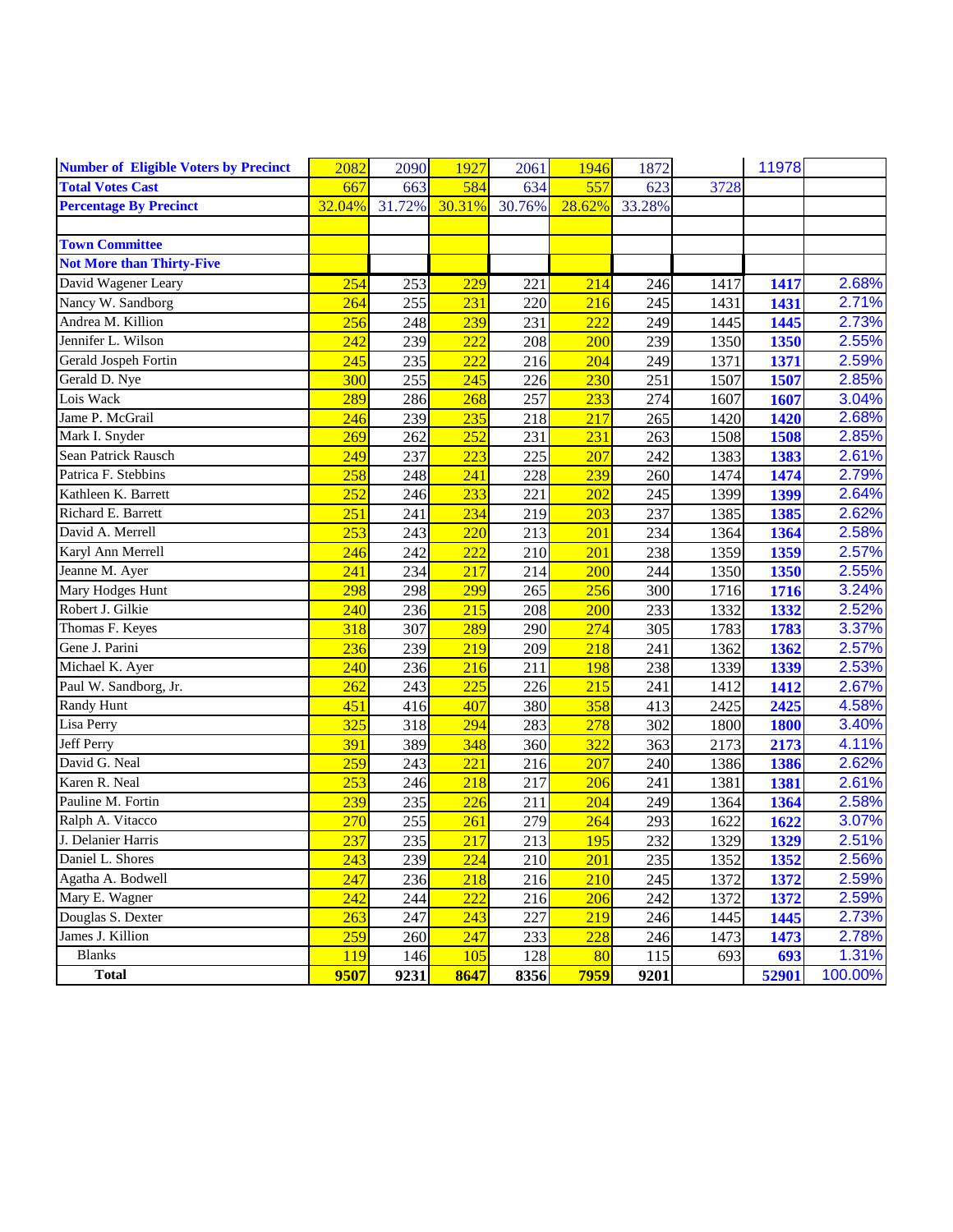| <b>Total Registered Voters</b>         | 9,085        | 100.00%        | <b>Summary Report</b>                |
|----------------------------------------|--------------|----------------|--------------------------------------|
| <b>Ballots Cast (6 of 6 Precincts)</b> | 4            | 100.00%        | Presidential Primary - March 1, 2016 |
| <b>Total Voter Turnout</b>             |              | 0.04%          | <b>Green-Rainbow</b>                 |
|                                        | <b>Votes</b> | <b>Percent</b> |                                      |
| <b>President</b>                       |              |                |                                      |
| Not More than One                      |              |                |                                      |
| Sedinam Curry                          | $\mathbf 0$  | 0.00%          |                                      |
| Jill Stein                             | 2            | 50.00%         |                                      |
| William P. Kreml                       | 0            | 0.00%          |                                      |
| Kent Mesplay                           | 0            | 0.00%          |                                      |
| Darryl Cherney                         | 0            | 0.00%          |                                      |
| No Preference                          | 0            | 0.00%          |                                      |
| Write-Ins                              | 2            | 50.00%         |                                      |
| <b>Blanks</b>                          | $\mathbf 0$  | 0.00%          |                                      |
| Total                                  | 4            | 100.00%        |                                      |
| <b>State Committee Man</b>             |              |                |                                      |
| Not More than One                      |              |                |                                      |
| Write-Ins                              | $\mathbf 0$  | 0.00%          |                                      |
| <b>Blanks</b>                          | 4            | 100.00%        |                                      |
| Total                                  | 4            | 100.00%        |                                      |
| <b>State Committee Woman</b>           |              |                |                                      |
| Not More than One                      |              |                |                                      |
| Write-Ins                              | $\mathbf 0$  | 0.00%          |                                      |
| <b>Blanks</b>                          | 4            | 100.00%        |                                      |
| Total                                  | 4            | 100.00%        |                                      |
| <b>Town Committee</b>                  |              |                |                                      |
| Not More than Thirty-Five              |              |                |                                      |
| Write-Ins                              | 0            | 0.00%          |                                      |
| <b>Blanks</b>                          | 4            | 100.00%        |                                      |
| Total                                  | 4            | 100.00%        |                                      |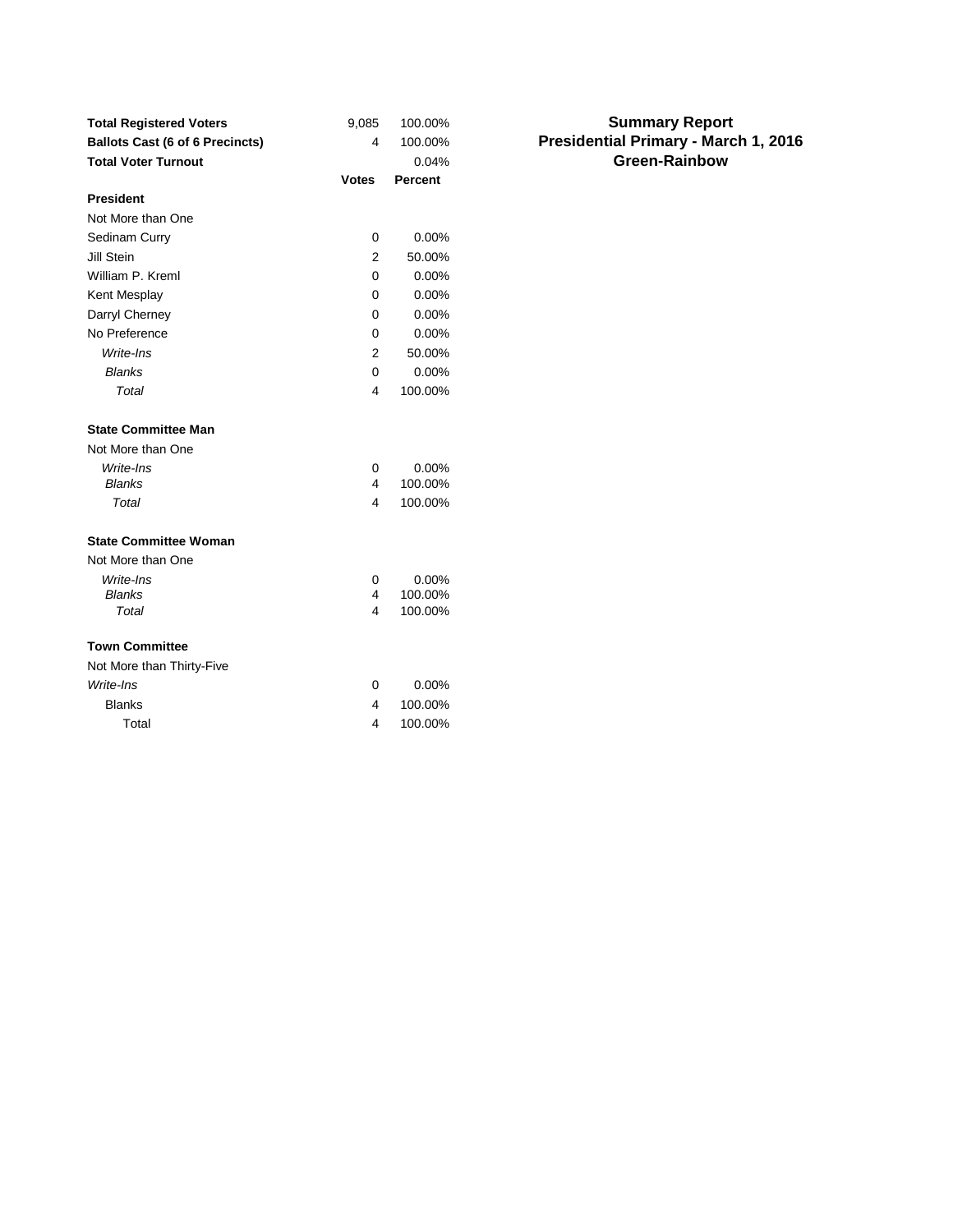# **Presidential Primary March 1, 2016 Green-Rainbow**

9,085 **Total Ballots Cast:** 4 **Number of Eligible Voters** 

0.04%

**% of Total Voters**

| <b>PRECINCT</b>                              | 1                       | $\overline{2}$           | $\overline{\mathbf{3}}$ | 4                | 5              | 6                | <b>Total</b>     | <b>Grand</b>   | % of Vote |
|----------------------------------------------|-------------------------|--------------------------|-------------------------|------------------|----------------|------------------|------------------|----------------|-----------|
|                                              |                         |                          |                         |                  |                |                  | <b>Votes</b>     | <b>Total</b>   |           |
| <b>OFFICES/CANDIDATES</b>                    |                         |                          |                         |                  |                |                  | Cast             |                |           |
| <b>Number of Eligible Voters by Precinct</b> | 1656                    | 1561                     | 1390                    | 1575             | 1500           | 1403             |                  | 9085           |           |
| <b>Total Votes Cast</b>                      | $\Omega$                | $\mathfrak{D}$           | $\overline{0}$          | $\mathfrak{D}$   | $\overline{0}$ | $\Omega$         | 4                |                |           |
| <b>Percentage By Precinct</b>                | 0.00%                   | 0.13%                    | 0.00%                   | 0.13%            | 0.00%          | 0.00%            |                  |                |           |
|                                              |                         |                          |                         |                  |                |                  |                  |                |           |
| <b>President</b>                             |                         |                          |                         |                  |                |                  |                  |                |           |
| <b>Not More than One</b>                     |                         |                          |                         |                  |                |                  |                  |                |           |
| Sedinam Curry                                | $\overline{0}$          | $\Omega$                 | $\overline{0}$          | $\theta$         | $\overline{0}$ | $\theta$         | $\theta$         | $\bf{0}$       | 0.00%     |
| Jill Stein                                   |                         |                          | $\overline{0}$          |                  | $\overline{0}$ | $\boldsymbol{0}$ | $\overline{2}$   | 2              | 50.00%    |
| William P. Kreml                             | $\overline{0}$          | $\Omega$                 | $\overline{0}$          | $\theta$         | $\overline{C}$ | $\theta$         | $\overline{0}$   | $\bf{0}$       | 0.00%     |
| Kent Mesplay                                 |                         | $\boldsymbol{0}$         | $\overline{0}$          | $\theta$         | $\overline{0}$ | $\theta$         | $\boldsymbol{0}$ | $\bf{0}$       | 0.00%     |
| Darryl Cherney                               |                         | $\theta$                 | $\overline{0}$          | $\theta$         | $\overline{C}$ | $\theta$         | $\mathbf{0}$     | $\mathbf{0}$   | 0.00%     |
| No Preference                                |                         | $\boldsymbol{0}$         | $\overline{0}$          | $\boldsymbol{0}$ | $\overline{C}$ | $\boldsymbol{0}$ | $\mathbf{0}$     | $\bf{0}$       | 0.00%     |
| Write-Ins                                    | $\overline{0}$          |                          | $\overline{0}$          |                  | $\overline{0}$ | $\overline{0}$   | $\overline{2}$   | $\overline{2}$ | 50.00%    |
| <b>Blanks</b>                                | $\overline{0}$          | $\boldsymbol{0}$         | $\overline{0}$          | $\overline{0}$   | $\overline{0}$ | $\overline{0}$   | $\theta$         | $\bf{0}$       | 0.00%     |
| <b>Total</b>                                 | $\overline{\mathbf{0}}$ | $\overline{2}$           | $\overline{0}$          | $\overline{2}$   | $\overline{0}$ | $\mathbf{0}$     |                  | 4              | 100.00%   |
|                                              |                         |                          |                         |                  |                |                  |                  |                |           |
| <b>Number of Eligible Voters by Precinct</b> | 1656                    | 1561                     | 1390                    | 1575             | 1500           | 1403             |                  | 9085           |           |
| <b>Total Votes Cast</b>                      |                         | $\overline{\mathcal{L}}$ |                         |                  |                | 0                |                  |                |           |
| <b>Percentage By Precinct</b>                | 0.00%                   | 0.13%                    | 0.00%                   | 0.13%            | 0.00%          | 0.00%            |                  |                |           |
|                                              |                         |                          |                         |                  |                |                  |                  |                |           |
| <b>State Committee Man</b>                   |                         |                          |                         |                  |                |                  |                  |                |           |
| <b>Not More than One</b>                     |                         |                          |                         |                  |                |                  |                  |                |           |
| <b>Write-Ins</b>                             | $\Omega$                | $\mathbf{0}$             | $\overline{0}$          | $\mathbf{0}$     | $\overline{C}$ | $\mathbf{0}$     | 0                | $\mathbf{0}$   | 0.00%     |
| <b>Blanks</b>                                |                         | $\overline{2}$           | $\overline{0}$          | $\overline{2}$   |                | $\bf{0}$         |                  | 4              | 100.00%   |
| <b>Total</b>                                 | $\mathbf{0}$            | $\overline{2}$           | $\mathbf{0}$            | $\overline{2}$   | $\overline{0}$ | $\mathbf 0$      |                  |                | 100.00%   |

| Number of Eligible Voters by Precinct | 1656     | 1561     | 1390     | 1575     | 1500     | 1403     | 9085 |         |
|---------------------------------------|----------|----------|----------|----------|----------|----------|------|---------|
| <b>Total Votes Cast</b>               |          |          |          |          |          |          |      |         |
| <b>Percentage By Precinct</b>         | $0.00\%$ | $0.13\%$ | $0.00\%$ | $0.13\%$ | $0.00\%$ | $0.00\%$ |      |         |
|                                       |          |          |          |          |          |          |      |         |
| <b>State Committee Woman</b>          |          |          |          |          |          |          |      |         |
| Not More than One                     |          |          |          |          |          |          |      |         |
| Write-Ins                             |          |          |          |          |          |          |      | 0.00%   |
| <b>Blanks</b>                         |          |          |          |          |          |          |      | 100.00% |
| <b>Total</b>                          |          |          |          |          |          |          |      | 100.00% |

| <b>Number of Eligible Voters by Precinct</b> | 656      | 1561  | 390      | 1575  | 1500  | 1403  | 9085 |         |
|----------------------------------------------|----------|-------|----------|-------|-------|-------|------|---------|
| <b>Total Votes Cast</b>                      |          |       |          |       |       |       |      |         |
| <b>Percentage By Precinct</b>                | $0.00\%$ | 0.13% | $0.00\%$ | 0.13% | 0.00% | 0.00% |      |         |
|                                              |          |       |          |       |       |       |      |         |
| <b>Town Committee</b>                        |          |       |          |       |       |       |      |         |
| <b>Not More than Thirty-Five</b>             |          |       |          |       |       |       |      |         |
| <b>Write-Ins</b>                             |          |       |          |       |       |       |      | 0.00%   |
| <b>Blanks</b>                                |          |       |          |       |       |       |      | 100.00% |
| <b>Total</b>                                 |          |       |          |       |       |       |      | 100.00% |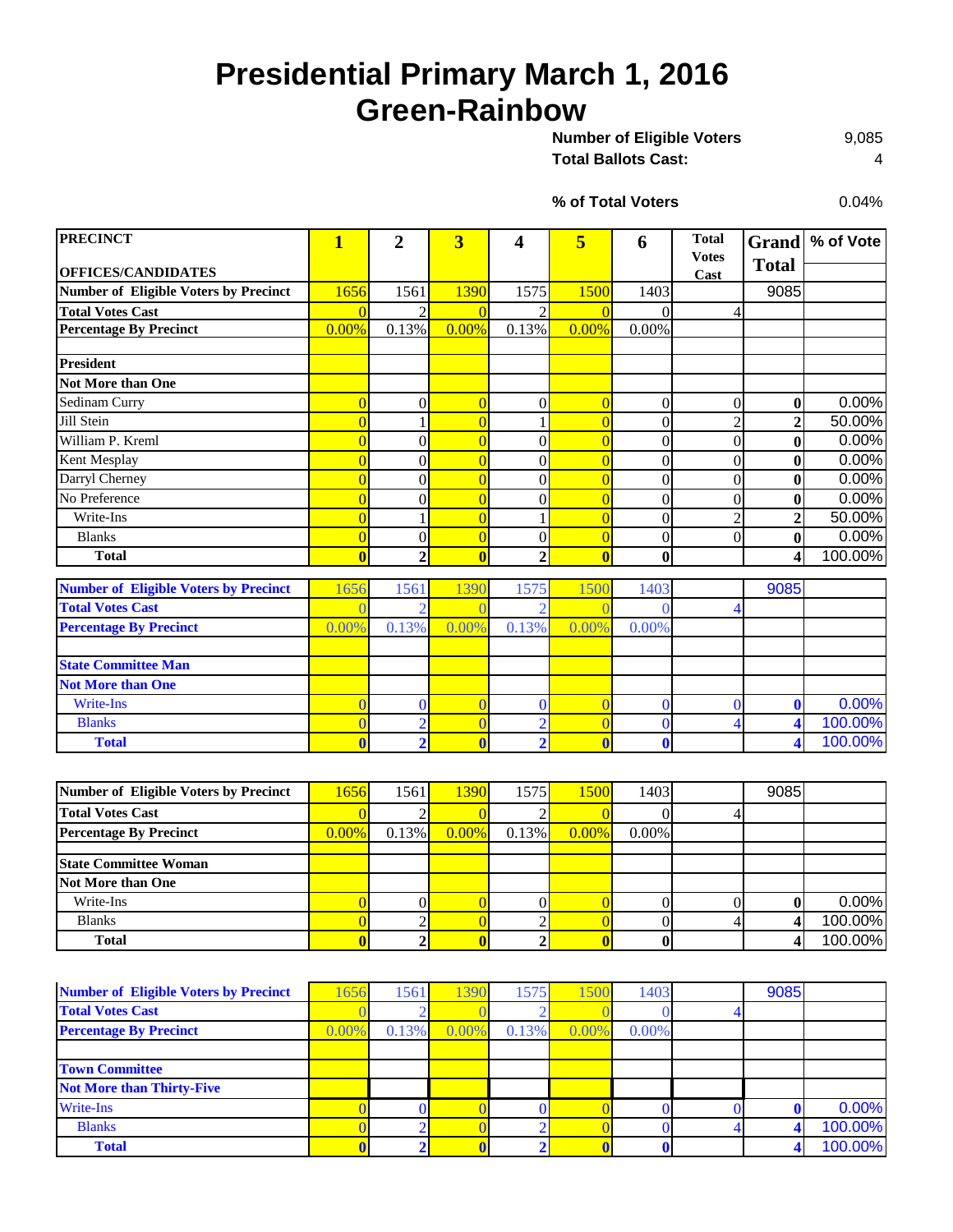| <b>Total Eligible Voters</b>           | 9,141        | 100.00%  |                  |
|----------------------------------------|--------------|----------|------------------|
| <b>Ballots Cast (6 of 6 Precincts)</b> | 2            | 100.00%  | <b>President</b> |
| <b>Total Voter Turnout</b>             |              | 0.02%    | Unit             |
|                                        | <b>Votes</b> | Percent  |                  |
| <b>President</b>                       |              |          |                  |
| Not More than One                      |              |          |                  |
| No Preference                          | 0            | $0.00\%$ |                  |
| Write-Ins                              | 2            | 100.00%  |                  |
| <b>Blanks</b>                          | 0            | 0.00%    |                  |
| Total                                  | 2            | 100.00%  |                  |
| <b>State Committee Man</b>             |              |          |                  |
| Not More than One                      |              |          |                  |
| Write-Ins                              | 1            | 50.00%   |                  |
| <b>Blanks</b>                          | 1            | 50.00%   |                  |
| Total                                  | 2            | 100.00%  |                  |
| <b>State Committee Woman</b>           |              |          |                  |
| Not More than One                      |              |          |                  |
| Write-Ins                              | 0            | 0.00%    |                  |
| <b>Blanks</b>                          | 2            | 100.00%  |                  |
| Total                                  | 2            | 100.00%  |                  |
| <b>Town Committee</b>                  |              |          |                  |
| Not More than Thirty-Five              |              |          |                  |
| Write-Ins                              | 0            | 0.00%    |                  |
| <b>Blanks</b>                          | 2            | 100.00%  |                  |
| Total                                  | 2            | 100.00%  |                  |
|                                        |              |          |                  |

#### **Summary Report Presidential Primary - March 1, 2016 United Independent Party**